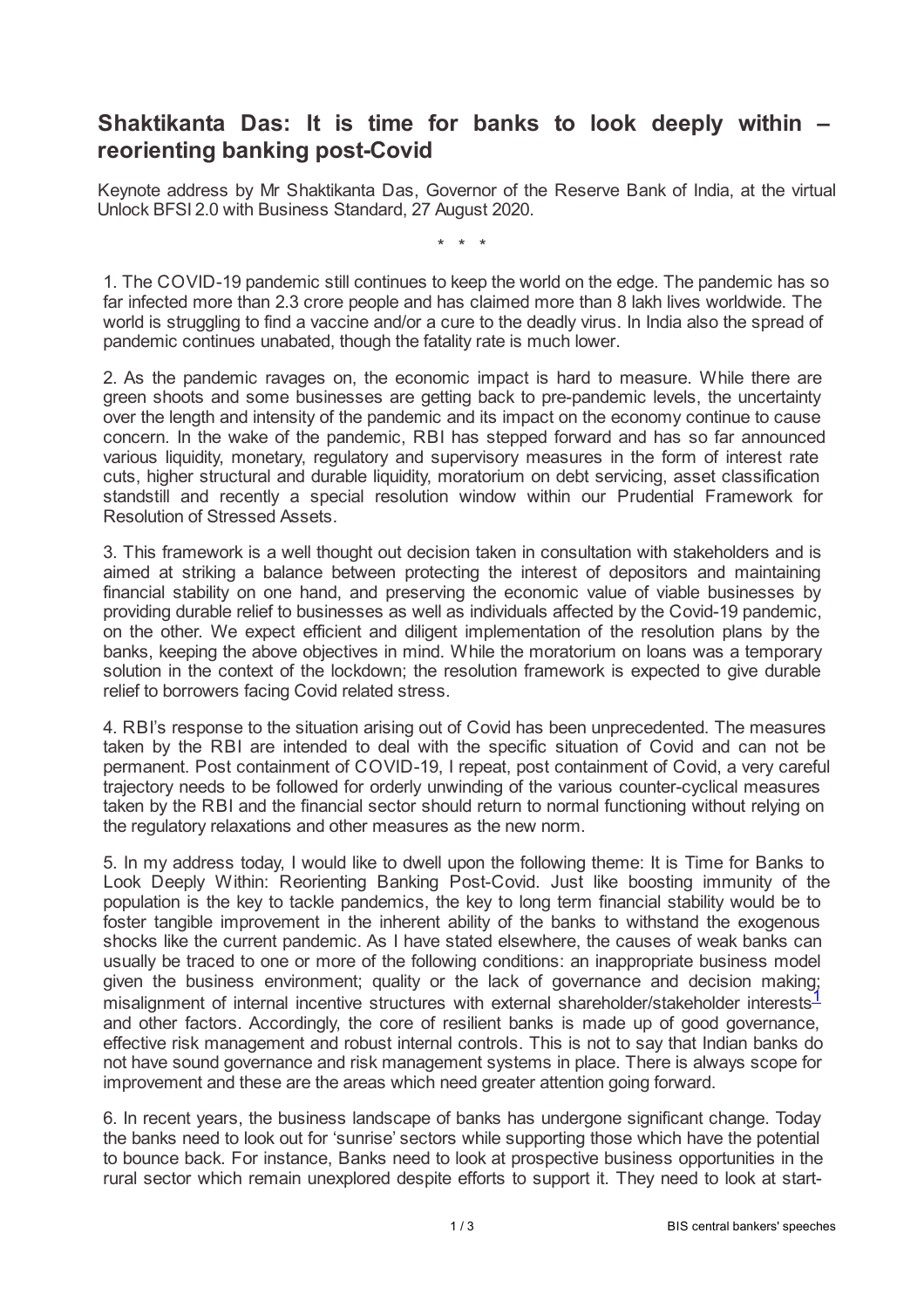ups, renewables, logistics, value chains and other such potential areas. The banking sector has a responsible role to play not only as a facilitator of growth of the economy but also to earn its own bread. Thus, a complete relook at the business strategy and orientation is the immediate need of the hour.

7. Scale ignites the volume effect in business turnover; but that presupposes bigger size of the banks. Despite several reforms in the banking sector since its nationalisation, lot more needs to be done. With change in time, the nature of reforms needs to be reconfigured. The current steps towards consolidation of public sector banks in line with the Narasimham Committee recommendation is a step in the right direction. Indian banks this way can reap the benefits of scale, and become partners in the newer business opportunities across the globe. Larger and more efficient banks, both in public and private sector, can compete shoulder to shoulder with the global banks to get a decent space in the global value chains.

8. Size is essential, but efficiency is even more important. Efficiency, however, is a much broader concept and requires several other factors to evolve and act along its side. The prerequisite will be use of technology. The quality and ingenuity of technology should match our aspirations of acquiring scale and diversion of business across the globe. The focus of use of technology should shift from 'transactions-based' to 'business-oriented'. We have a pocket full of technological tools like big-data, artificial intelligence, machine learning to leverage upon , in order to be able to compete with the global players in reaping the benefits of 'creativity' looming large all over.

9. While introspecting on newer ideas to improve the health of banks and quality of banking, it is fundamental to reform the culture of governance and risk management systems. These two areas lend inherent strength to the business of banking and good amount of work has been done in this direction over the years. The RBI has issued a discussion paper on Governance in Commercial Banks', for comments from various [stakeholders.](rbidocs.rbi.org.in/rdocs/Publications/PDFs/DISCUSSION08CA382F39604B10B420A8A43B0DB0C1.PDF) Ideally, efficiency should be ownership-neutral. While it is natural that the capital-providers or investors would like to remain alive to the aspects of how exactly a bank is run, it is worthwhile to allow sufficient leeway to the Board and management of a bank to run the affairs of a bank in a professional and autonomous manner. A decent distance between the owner and the professionally sound management and Board would promote robustness of banking institutions.

10. There will be newer risks with newer business models. More so, when banks get bigger and more connected across diverse jurisdictions. High growth by virtue of newer business models can be achieved with clear understanding of one's own strengths and weakness. Remaining overly risk-averse may seem to be a measure of self-immunisation; but will be self-defeating as it would affect the bottom lines adversely. Risk propensity should be in alignment with the individual bank's measured risk-appetite. The risk management system should be sophisticated enough to smell vulnerabilities brewing within the various businesses well in advance and should be dynamic enough to capture looming risks in sync with the changes in external environment and best practices.

11. One visible area of concern in the arena of risk management is the inability to manage the operational risk/s, more particularly controlling the incidence of frauds, both cyber-related and otherwise. The higher incidence of frauds which have come to light in the recent times have their origins in not so efficient risk management capacity of the banks, both at the time of sanctioning of loans as well as in post sanction credit monitoring. It is observed that it takes many months after a fraud is committed before it comes to light. Banks need to tighten their underwriting and credit monitoring standards and ensure that incidences of frauds are reduced by early detection and are followed up by initiating appropriate legal action against the fraudsters. Here too, the need is to leverage on technology, namely, artificial intelligence, to study the patterns of such incidences and the root cause behind their recurrence.